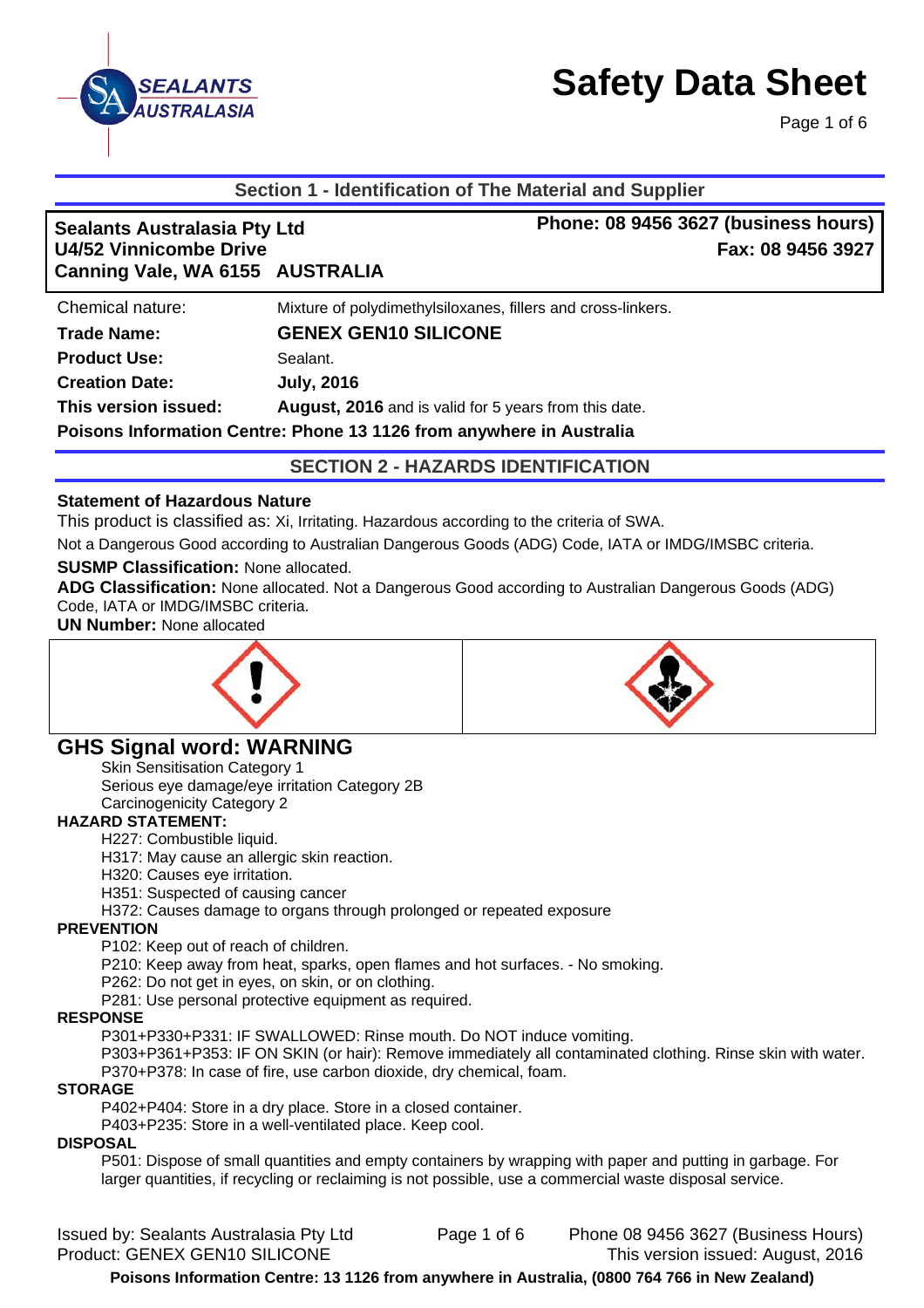

Page 2 of 6

### **Emergency Overview**

**Physical Description & colour**: Clear paste.

**Odour:** Faint odour.

**Major Health Hazards:** eye irritant, possible skin sensitiser.

# **SECTION 3 - COMPOSITION/INFORMATION ON INGREDIENTS**

| Ingredients                                       | <b>CAS No</b>    | Conc,%      |         | TWA (mg/m3) STEL (mg/m3) |
|---------------------------------------------------|------------------|-------------|---------|--------------------------|
| Petroleum hydrocarbon                             | 64742-46-7       | 10-30       | not set | not set                  |
| Amorphous fumed silica                            | 112945-52-5 1-10 |             | not set | not set                  |
| 2-Butanone, O,O',O"-(methylsilylidyne)trioxime    | 22984-54-9       | $1 - 10$    | not set | not set                  |
| 1,2-Ethanediamine, N-[3-(trimethoxysilyl)propyl]- | 1760-24-3        | $0.1 - 1.0$ | not set | not set                  |
| 2-Butanone, O,O',O"-(ethenylsilylidyne)trioxime   | 2224-33-1        | $0.1 - 1.0$ | not set | not set                  |
| Octamethylcyclotetrasiloxane                      | 556-67-2         | $0.1 - 1.0$ | not set | not set                  |
| Other ingredients said to be not hazardous        | secret           | to 100      | not set | not set                  |

This is a commercial product whose exact ratio of components may vary slightly. Minor quantities of other non hazardous ingredients are also possible.

The SWA TWA exposure value is the average airborne concentration of a particular substance when calculated over a normal 8 hour working day for a 5 day working week. The STEL (Short Term Exposure Limit) is an exposure value that may be equalled (but should not be exceeded) for no longer than 15 minutes and should not be repeated more than 4 times per day. There should be at least 60 minutes between successive exposures at the STEL. The term "peak "is used when the TWA limit, because of the rapid action of the substance, should never be exceeded, even briefly.

# **SECTION 4 - FIRST AID MEASURES**

#### **General Information:**

You should call The Poisons Information Centre if you feel that you may have been poisoned, burned or irritated by this product. The number is 13 1126 from anywhere in Australia (0800 764 766 in New Zealand) and is available at all times. Have this SDS with you when you call.

**Inhalation:** No first aid measures normally required. However, if inhalation has occurred, and irritation has developed, remove to fresh air and observe until recovered. If irritation becomes painful or persists more than about 30 minutes, seek medical advice.

**Skin Contact:** Gently brush away excess particles. Wash gently and thoroughly with water (use non-abrasive soap if necessary) for 5 minutes or until chemical is removed.

**Eye Contact:** Quickly and gently brush particles from eyes. Immediately flush the contaminated eye(s) with lukewarm, gently flowing water for 15 minutes or until the product is removed, while holding the eyelid(s) open. Take care not to rinse contaminated water into the unaffected eye or onto the face. Obtain medical attention immediately. Take special care if exposed person is wearing contact lenses.

**Ingestion:** If product is swallowed or gets in mouth, do NOT induce vomiting; wash mouth with water and give some water to drink. If symptoms develop, or if in doubt contact a Poisons Information Centre or a doctor.

# **SECTION 5 - FIRE FIGHTING MEASURES**

**Fire and Explosion Hazards**: The major hazard in fires is usually inhalation of heated and toxic or oxygen deficient (or both), fire gases. There is little risk of an explosion from this product if commercial quantities are involved in a fire. Violent steam generation or eruption may occur upon application of direct water stream on hot liquids. Vapours from this product are heavier than air and may accumulate in sumps, pits and other low-lying spaces, forming potentially explosive mixtures. They may also flash back considerable distances.

Fire decomposition products from this product may be toxic if inhaled. Take appropriate protective measures.

**Extinguishing Media:** In case of fire, use carbon dioxide, dry chemical, foam.

**Fire Fighting:** If a significant quantity of this product is involved in a fire, call the fire brigade.

| <b>Flash point:</b>              | 63°C            |
|----------------------------------|-----------------|
| <b>Upper Flammability Limit:</b> | 10.2%           |
| <b>Lower Flammability Limit:</b> | $1.6\%$         |
| <b>Autoignition temperature:</b> | 211°C (solvent) |
|                                  |                 |

Issued by: Sealants Australasia Pty Ltd Page 2 of 6 Phone 08 9456 3627 (Business Hours) Product: GENEX GEN10 SILICONE This version issued: August, 2016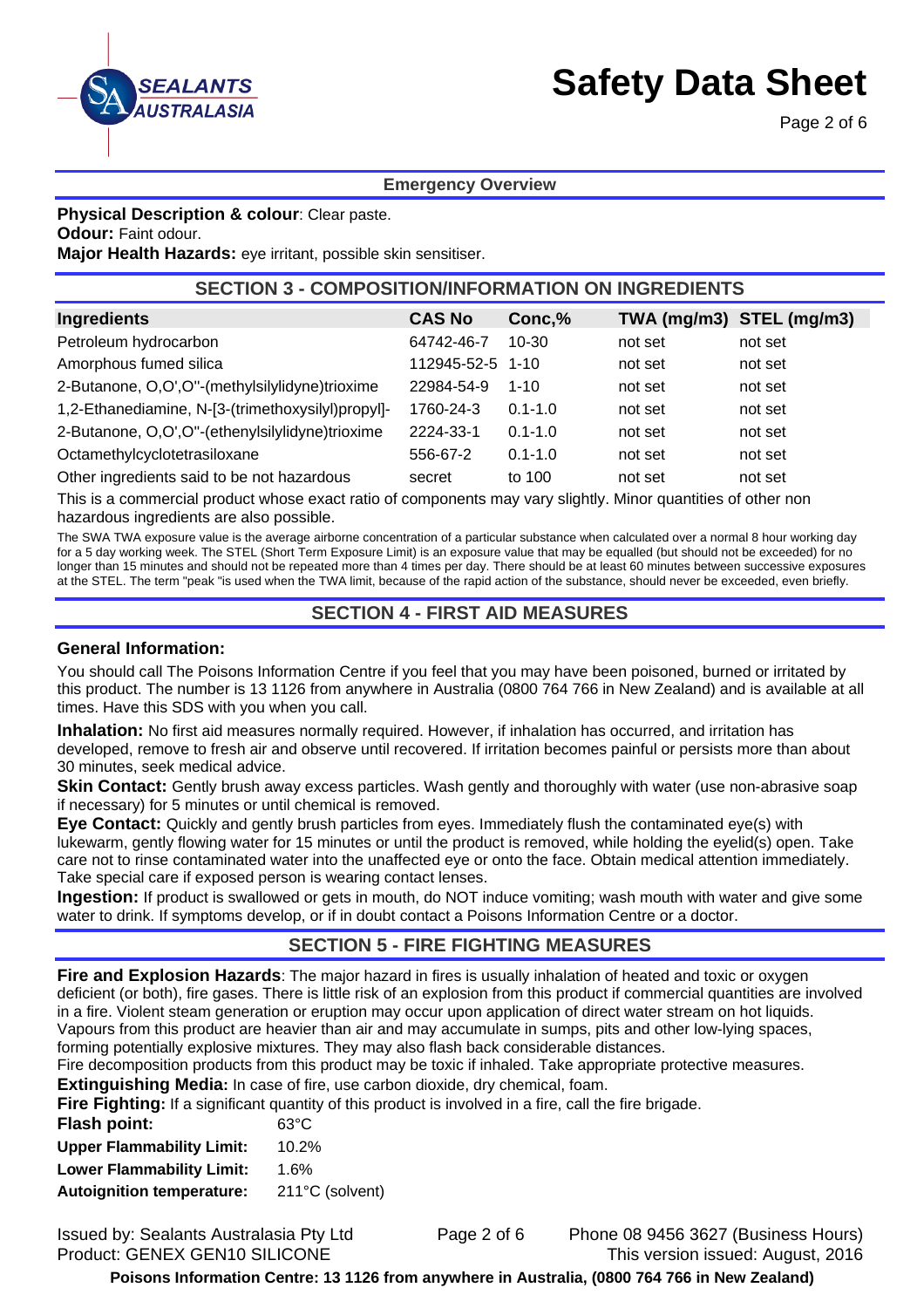

Page 3 of 6

### **Flammability Class:** Flammable Category 4 (GHS), C1 combustible (AS 1940)

# **SECTION 6 - ACCIDENTAL RELEASE MEASURES**

**Accidental release:** This product is sold in small packages, and the accidental release from one of these is not usually a cause for concern. For minor spills, clean up, rinsing to sewer and put empty container in garbage. Although no special protective clothing is normally necessary because of occasional minor contact with this product, it is good practice to wear impermeable gloves when handling chemical products. In the event of a major spill, prevent spillage from entering drains or water courses and call emergency services.

# **SECTION 7 - HANDLING AND STORAGE**

**Handling:** Keep exposure to this product to a minimum, and minimise the quantities kept in work areas. Check Section 8 of this SDS for details of personal protective measures, and make sure that those measures are followed. The measures detailed below under "Storage" should be followed during handling in order to minimise risks to persons using the product in the workplace. Also, avoid contact or contamination of product with incompatible materials listed in Section 10.

**Storage:** Note that this product is GHS Flammable Class 4 and therefore, for Storage, meets the definition of Dangerous Goods. If you store large quantities (tonnes) of such products, we suggest that you consult your state's Dangerous Goods authority in order to clarify your obligations regarding their storage.

Store packages of this product in a cool place. Make sure that containers of this product are kept tightly closed. Keep containers dry and away from water. Keep containers of this product in a well ventilated area. Make sure that the product does not come into contact with substances listed under "Incompatibilities" in Section 10. Check packaging there may be further storage instructions on the label.

# **SECTION 8 - EXPOSURE CONTROLS AND PERSONAL PROTECTION**

The following Australian Standards will provide general advice regarding safety clothing and equipment:

Respiratory equipment: **AS/NZS 1715**, Protective Gloves: **AS 2161**, Occupational Protective Clothing: AS/NZS 4501 set 2008, Industrial Eye Protection: **AS1336** and **AS/NZS 1337**, Occupational Protective Footwear: **AS/NZS2210**.

### **SWA Exposure Limits TWA (mg/m<sup>3</sup>**

### **) STEL (mg/m<sup>3</sup> )**

Exposure limits have not been established by SWA for any of the significant ingredients in this product.

No special equipment is usually needed when occasionally handling small quantities. The following instructions are for bulk handling or where regular exposure in an occupational setting occurs without proper containment systems. **Ventilation:** This product should only be used in a well ventilated area. If natural ventilation is inadequate, use of a fan is suggested.

**Eye Protection:** Protective glasses or goggles should be worn when this product is being used. Failure to protect your eyes may cause them harm. Emergency eye wash facilities are also recommended in an area close to where this product is being used.

**Skin Protection:** If you believe you may have a sensitisation to this product or any of its declared ingredients, you should prevent skin contact by wearing impervious gloves, clothes and, preferably, apron. Make sure that all skin areas are covered. See below for suitable material types.

**Protective Material Types:** We suggest that protective clothing be made from the following materials: rubber, PVC.

**Respirator:** If there is a significant chance that dusts are likely to build up in the area where this product is being used, we recommend that you use a suitable dust mask. Otherwise, not normally necessary. Eyebaths or eyewash stations should, if practical, be provided near to where this product is being handled

commercially.

# **SECTION 9 - PHYSICAL AND CHEMICAL PROPERTIES:**

| Physical Description & colour: Clear paste. |                                                 |
|---------------------------------------------|-------------------------------------------------|
| Odour:                                      | Faint odour.                                    |
| <b>Boiling Point:</b>                       | 242-270°C at 100kPa (solvent)                   |
| <b>Freezing/Melting Point:</b>              | No specific data. Paste at normal temperatures. |
| <b>Volatiles:</b>                           | No specific data. Expected to be low at 100°C.  |
| <b>Vapour Pressure:</b>                     | Negligible at normal ambient temperatures.      |
| <b>Vapour Density:</b>                      | Not applicable.                                 |

Issued by: Sealants Australasia Pty Ltd Page 3 of 6 Phone 08 9456 3627 (Business Hours) at normal ambient temperatures.

Product: GENEX GEN10 SILICONE This version issued: August, 2016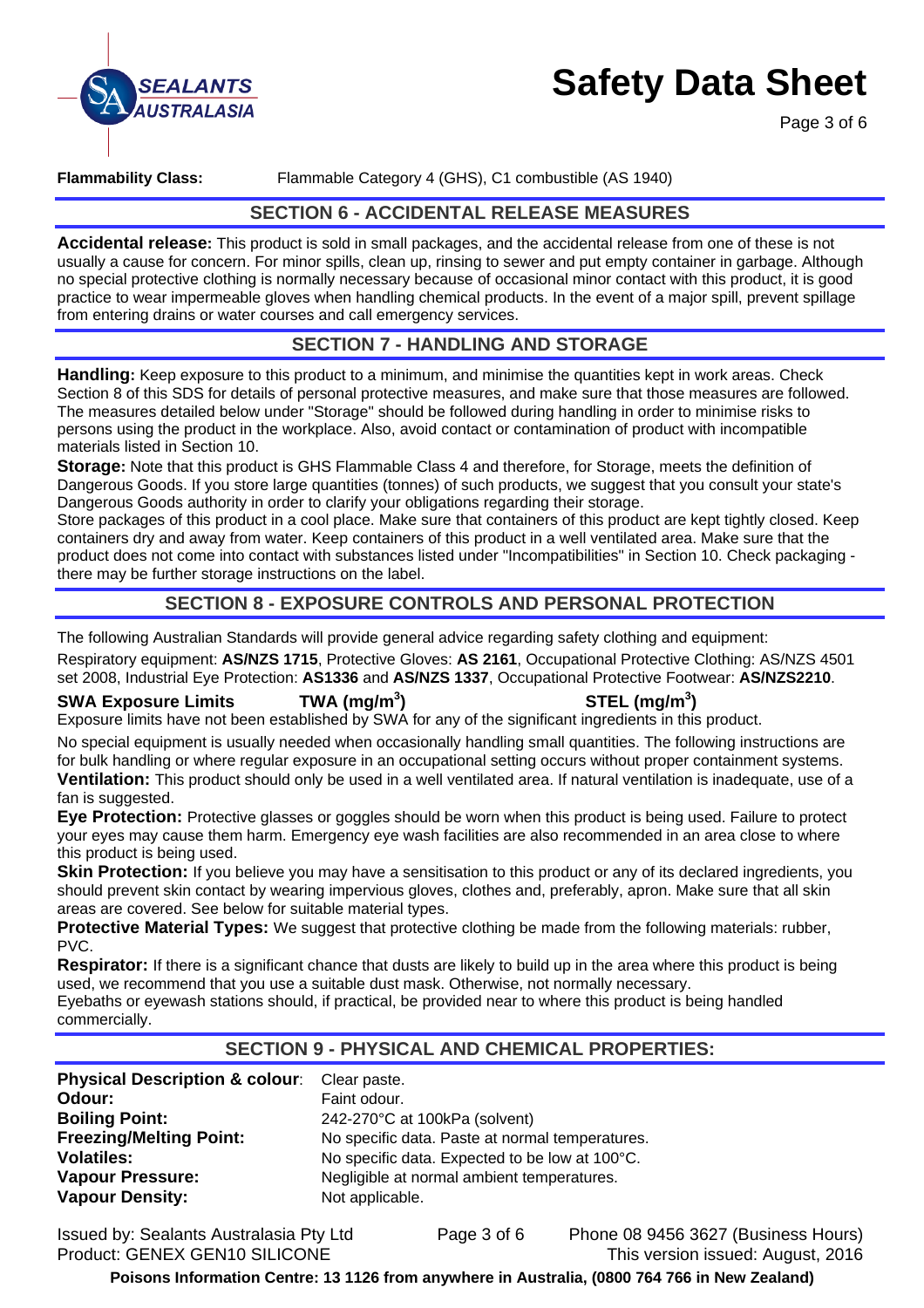

Page 4 of 6

| <b>Specific Gravity:</b>             | 1.02 at $25^{\circ}$ C |
|--------------------------------------|------------------------|
| <b>Water Solubility:</b>             | Insoluble.             |
| pH:                                  | No data.               |
| <b>Volatility:</b>                   | No data.               |
| <b>Odour Threshold:</b>              | No data.               |
| <b>Evaporation Rate:</b>             | Not applicable.        |
| <b>Coeff Oil/water distribution:</b> | No data                |
| <b>Viscosity:</b>                    | Not applicable.        |
| <b>Autoignition temp:</b>            | 211°C (solvent)        |

# **SECTION 10 - STABILITY AND REACTIVITY**

**Reactivity**: No significant decomposition products. Reacts with water/moisture liberating Methylethylketoxime (MEKO) = 2-Butanone-oxime. Measurements at temperatures above 150°C in presence of air (oxygen) have shown that small amounts of formaldehyde are formed due to oxidative degradation.

**Conditions to Avoid:** This product should be kept in a cool place, preferably below 30°C. Keep containers tightly closed. Containers should be kept dry. Keep containers and surrounding areas well ventilated. **Incompatibilities:** water.

**Fire Decomposition:** Combustion forms carbon dioxide, and if incomplete, carbon monoxide and possibly smoke. Water is also formed. May form nitrogen and its compounds, and under some circumstances, oxides of nitrogen. Occasionally hydrogen cyanide gas in reducing atmospheres. Silicon compounds. Carbon monoxide poisoning produces headache, weakness, nausea, dizziness, confusion, dimness of vision, disturbance of judgment, and unconsciousness followed by coma and death.

**Polymerisation:** This product will not undergo polymerisation reactions.

# **SECTION 11 - TOXICOLOGICAL INFORMATION**

# **Local Effects:**

**Target Organs:** There is no data to hand indicating any particular target organs.

Octamethylcyclotetrasiloxane is a SWA Class 3 Reproductive risk.

### **Classification of Hazardous Ingredients**

| Ingredient                                                         | <b>Risk Phrases</b>                                     |
|--------------------------------------------------------------------|---------------------------------------------------------|
| Petroleum Hydrocarbon                                              | No risk phrases at concentrations found in this product |
| Octamethylcyclotetrasiloxane<br>Reproductive toxicity - category 2 | No risk phrases at concentrations found in this product |

Hazardous to the aquatic environment (chronic) - category 4

### **Potential Health Effects**

### **Inhalation:**

**Short term exposure:** Available data indicates that this product is not harmful. However product may be mildly irritating, although unlikely to cause anything more than mild transient discomfort.

Long Term exposure: No data for health effects associated with long term inhalation.

### **Skin Contact:**

**Short term exposure:** Classified as a potential sensitiser by skin contact. Exposure to a skin sensitiser, once sensitisation has occurred, may manifest itself as skin rash or inflammation, and in some individuals this reaction can be severe. In addition product may be irritating, but is unlikely to cause anything more than mild transient discomfort. **Long Term exposure:** No data for health effects associated with long term skin exposure.

# **Eye Contact:**

**Short term exposure:** This product is an eye irritant. Symptoms may include stinging and reddening of eyes and watering which may become copious. Other symptoms may also become evident. If exposure is brief, symptoms should disappear once exposure has ceased. However, lengthy exposure or delayed treatment may cause permanent damage.

Issued by: Sealants Australasia Pty Ltd Page 4 of 6 Phone 08 9456 3627 (Business Hours) Product: GENEX GEN10 SILICONE This version issued: August, 2016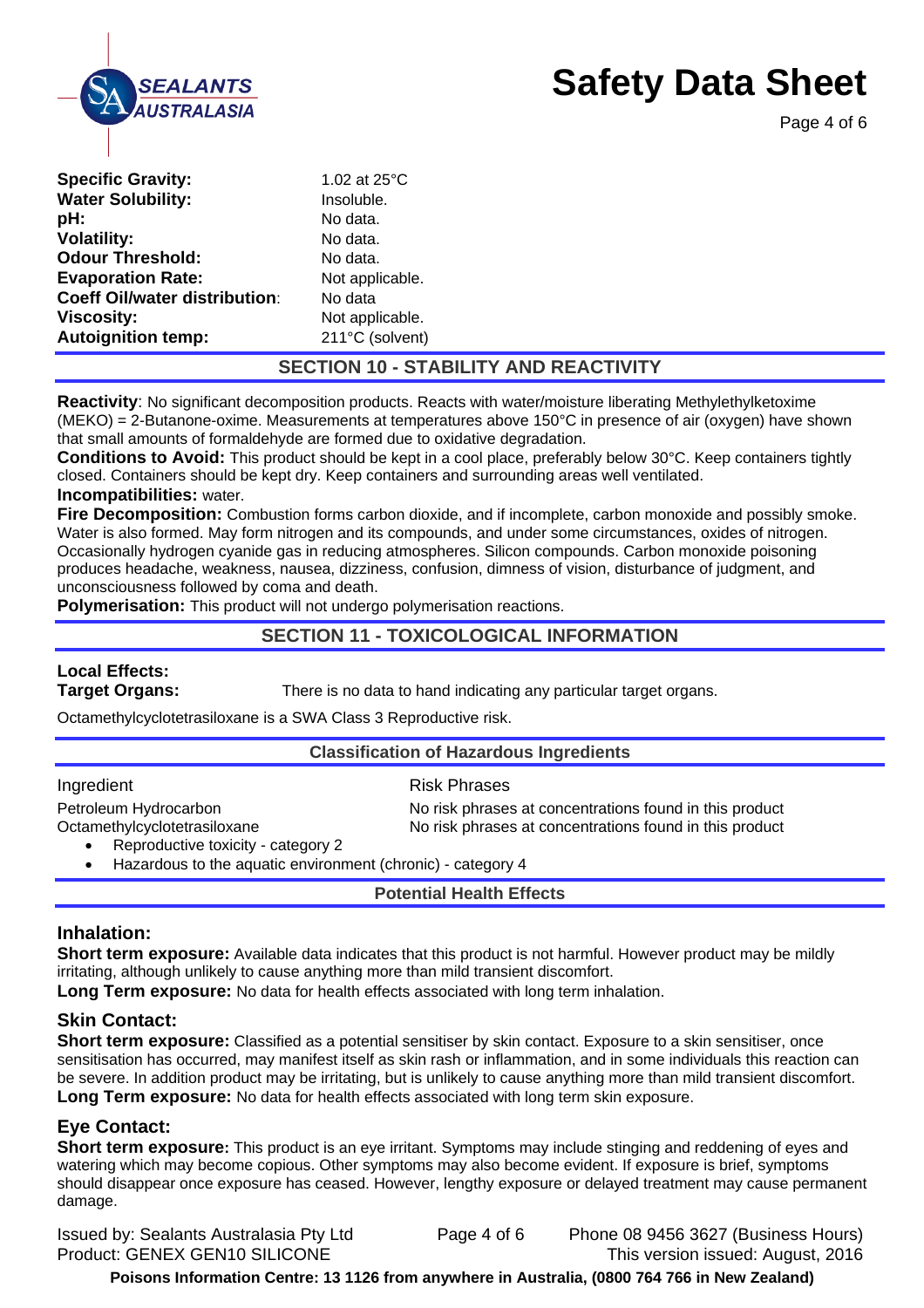

Page 5 of 6

**Long Term exposure:** No data for health effects associated with long term eve exposure.

### **Ingestion:**

**Short term exposure:** Significant oral exposure is considered to be unlikely. However, this product may be irritating to mucous membranes but is unlikely to cause anything more than transient discomfort.

**Long Term exposure:** No data for health effects associated with long term ingestion.

### **Carcinogen Status:**

**SWA:** No significant ingredient is classified as carcinogenic by SWA. **NTP:** No significant ingredient is classified as carcinogenic by NTP. **IARC:** No significant ingredient is classified as carcinogenic by IARC.

# **SECTION 12 - ECOLOGICAL INFORMATION**

Insufficient data to be sure of status.

Biodegradation is expected to be the primary fate process for aliphatic hydrocarbons in soil and water. The rate and extent of biodegradation are dependent on the ambient temperature, the presence of a sufficient number of microorganisms capable of metabolizing the hydrocarbons and the concentration of white spirit in or on the soil or water.

Biodegradation of  $C_7$  to  $C_{12}$  hydrocarbons is expected to be significant under environmental conditions favourable to microbial oxidation. Naturally occurring hydrocarbon-degrading microorganisms have been isolated from polluted soil and, to a lesser extent, non-polluted soil.

The low water solubility and moderate vapour pressure of white spirit (Stoddard solvent) suggest that volatilization and subsequent photo-oxidation are important processes for abiotic degradation in the atmosphere.

The octanol/water partition coefficient (log Pow) of white spirit (17% v/v aromatics) has been found to be 3.5 to 6.4. This indicates a moderate potential for bioaccumulation by organisms from water and a likelihood of partitioning to fat within organisms.

### **SECTION 13 - DISPOSAL CONSIDERATIONS**

**Disposal:** Dispose of small quantities and empty containers by wrapping with paper and putting in garbage. For larger quantities, if recycling or reclaiming is not possible, use a commercial waste disposal service May be suitable for incineration.

# **SECTION 14 - TRANSPORT INFORMATION**

**UN Number:** This product is not classified as a Dangerous Good by ADG, IATA or IMDG/IMSBC criteria. No special transport conditions are necessary unless required by other regulations.

### **SECTION 15 - REGULATORY INFORMATION**

**AICS:** All of the significant ingredients in this formulation are compliant with NICNAS regulations. The following ingredient: Petroleum hydrocarbon, is mentioned in the SUSMP.

### **SECTION 16 - OTHER INFORMATION**

### **This SDS contains only safety-related information. For other data see product literature.**

| <b>Acronyms:</b> |  |
|------------------|--|
|------------------|--|

| <b>ADG Code</b>     | Australian Code for the Transport of Dangerous Goods by Road and Rail $(7th$ edition)                                   |
|---------------------|-------------------------------------------------------------------------------------------------------------------------|
| <b>AICS</b>         | Australian Inventory of Chemical Substances                                                                             |
| <b>SWA</b>          | Safe Work Australia, formerly ASCC and NOHSC                                                                            |
| <b>CAS number</b>   | <b>Chemical Abstracts Service Registry Number</b>                                                                       |
| <b>Hazchem Code</b> | Emergency action code of numbers and letters that provide information to emergency<br>services especially fire fighters |
| <b>IARC</b>         | International Agency for Research on Cancer                                                                             |
| <b>NOS</b>          | Not otherwise specified                                                                                                 |
| <b>NTP</b>          | National Toxicology Program (USA)                                                                                       |
| <b>R-Phrase</b>     | <b>Risk Phrase</b>                                                                                                      |
| <b>SUSMP</b>        | Standard for the Uniform Scheduling of Medicines & Poisons                                                              |
| <b>UN Number</b>    | <b>United Nations Number</b>                                                                                            |
|                     |                                                                                                                         |

Issued by: Sealants Australasia Pty Ltd Page 5 of 6 Phone 08 9456 3627 (Business Hours) Product: GENEX GEN10 SILICONE This version issued: August, 2016